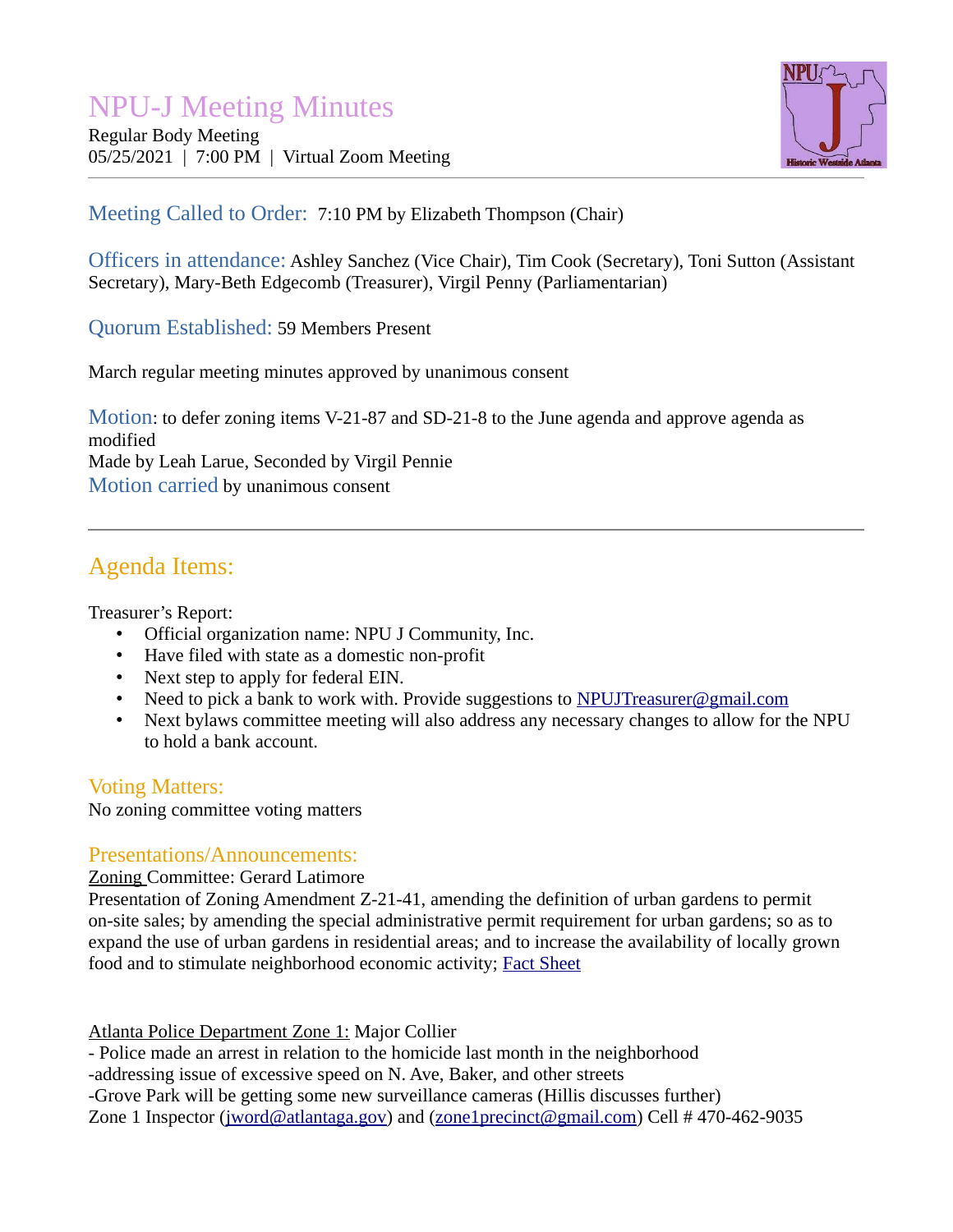#### Atlanta Fire Rescue: No Representative

Code Enforcement: Officer Parham, Cell: 404-295-6045, [tparham@atlantaga.gov](mailto:tparham@atlantaga.gov) A list of properties in process has been provided to the NPU Chairwoman/Neighborhood Presidents. Officer Wimberly, Senior Code-enforcement officer, [knwimberly@atlantaga.gov,](mailto:knwimberly@atlantaga.gov) 404-416-5781

Public Works Solid Waste Education & Enforcement Team (SWEET): Officer Francis contact info: 404.330.6236

June 7, Public Works will return to regular weekly collection of recycling. Please recycle correctly.

#### Department of Customer Service (ATL311): Shantre LittleJohn

New system on the web portal. Can create an account to let you track status of all your service requests and pay your water bill.

Mercedes-Benz Stadium Vaccination site – can schedule appointments and transportation through 311. Report municipal issues by dialing 311 or using the ATL311 app, visit atl311.com, or [atl311@atlantaga.gov](mailto:atl311@atlantaga.gov)

City Solicitor: Erica Smith, Deputy Solicitor,

I oversee code enforcement cases. We're behind, but we will work with you to make sure the NPU is informed of the current cases. Contact your normal soliciter: Kierra Potter.

#### Department of Watershed: Kim Davis

Non-termination of water service continues through May  $31<sup>st</sup>$ 

-Last month we provided information about outdoor irrigation water meters. Visit our website for more information.

Councilmember Hillis' Office: Dustin Hillis, [dhillis@atlantaga.gov](mailto:dhillis@atlantaga.gov)

Alan Holmes, 404-330-6044

Getting funding for license plate readers, as well as street cameras: 40-50 new cameras in D9 (cost  $\sim$ \$11k each for installation and maintenance over a few years

Still working through some code enforcement properties for clean/close and Demo.

District 9 has added more than 900 affordable housing units over last year. Almost 90% are 60% AMI or below. Great job.

Atlanta Housing has received grants to start redeveloping Bowen Homes

Councilmember Brown's office: Vonda Malbrough, [ymalbrough@atlantaga.gov](mailto:ymalbrough@atlantaga.gov) or 470-829-4456 June 10<sup>th</sup> 6-8pm– Virtual Town Hall June 17<sup>th</sup> Virtual town hall for Seniors and their families

Atlanta Citizen's Review Board: Michael D. Woodard, (404) 865-8622, [mdwoodard@mdwoodard.com](mailto:mdwoodard@mdwoodard.com) ACRB is where to file complaints about interactions with police. Please visit: [https://acrbgov.org/file-a](https://acrbgov.org/file-a-complaint/)[complaint/](https://acrbgov.org/file-a-complaint/)

Fulton County Commissioner Hall's Office: Anita Harris, Director of Legislative and Community Affairs for Fulton County District 4, 404.312.6222 or [Anita.Harris@fultoncountyga.gov](mailto:Anita.Harris@fultoncountyga.gov)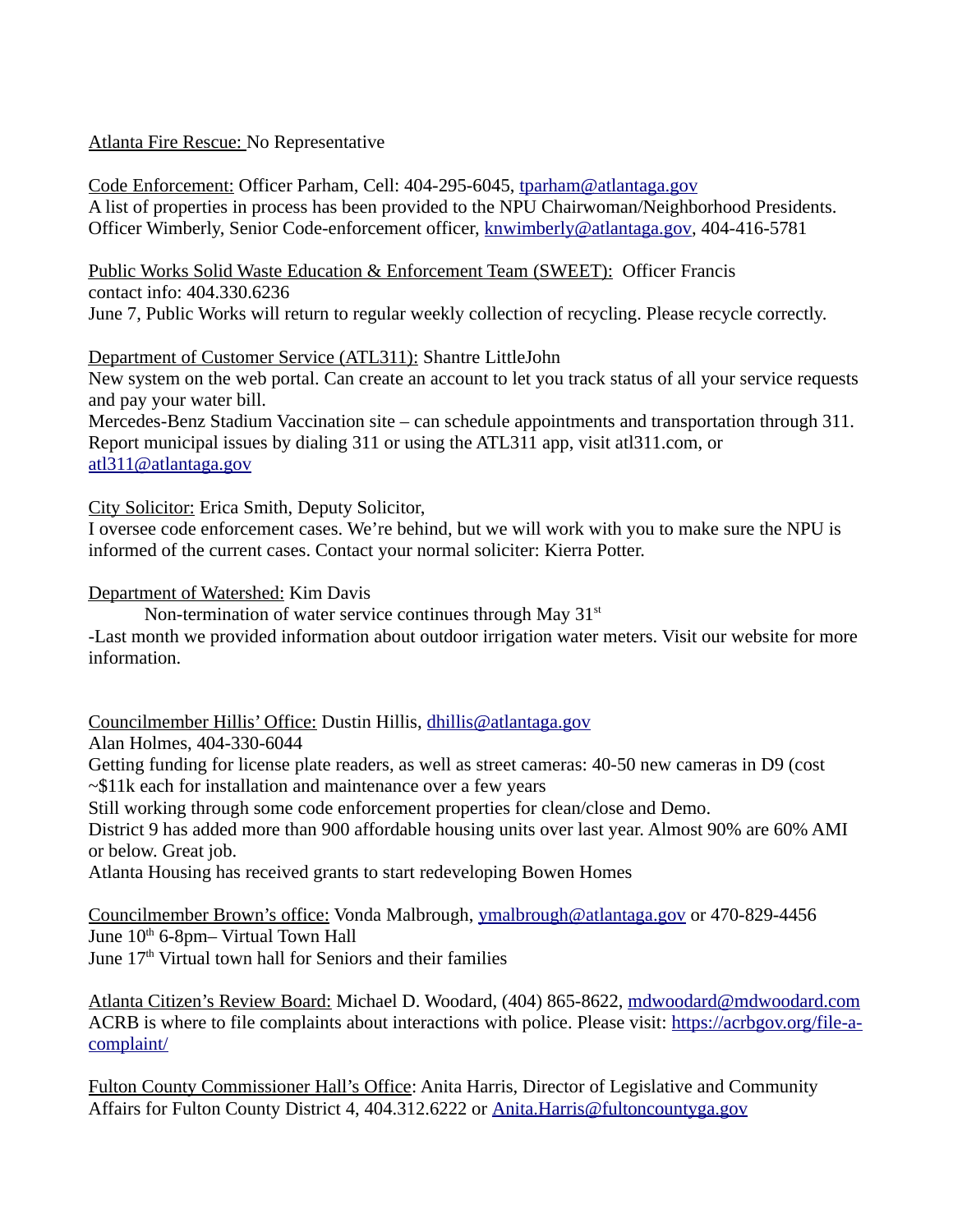American Rescue Plan Act funding should begin moving and commissioners will make decisions on where the money will go.

Youth Commission is taking applicantions from youth interested in working on policy and government. June  $1<sup>st</sup>$  the libraries will be on normal schedule. And July  $12<sup>th</sup>$  will see senior and art facilities open. Hall's office can provide a lot of resources. If neighborhoods need something, reach out.

Fulton County Sheriff's Office: Jamile Bradfield No report but feel free to contact

Office of Senator Horacena Tate: Sherry Williams District 38 Liason, (404) 463-8053, [horacena.tate@senate.ga.gov](mailto:horacena.tate@senate.ga.gov) District Liaison: [sherryb92@gmail.com](mailto:sherryb92@gmail.com) There will be a fall special congressional session to address redistricting. Tate's office will be pushing out information about this process to educate constituents about voter suppression.

Planner's Report: Chido Baker

Upcoming NPU University courses, visit www.npuatlanta.org/npuucatalog or call 404.546.0158. May  $20<sup>th</sup>$  6-8pm – Zoning Fundamentals, May  $29<sup>th</sup>$  6-8pm – Parliamentary Procedures Community Design Awards announcement, stay tuned

City Planning has awarded parklets to 13 restaurants across the city, find out more at [www.atlcitydesign.com/parklets](http://www.atlcitydesign.com/parklets)

Updating the 2021 Comprehensive Development Plan. There will be a draft plan available to public soon. For info on the CDP, visit [www.atlcitydesign.com/2021-CDP](http://www.atlcitydesign.com/2021-CDP) Three Virtual Public meetings: June  $10<sup>th</sup> 6-7$ pm, June  $12<sup>th</sup> 1-2$ pm, June  $17<sup>th</sup> 1-2$ pm.

#### Presentations:

Grove Park Foundation: Fred Stevens,

Seeking letter of support from NPU for affordable housing project and funding application to Invest Atlanta. Project will create ~30 affordable single family homes for ownership, dispersed throughout Grove Park. Funding need from Invest Atlanta is ~\$1M for pre-development (\$100k) and development subsidy (\$900k), for approximately \$30k/unit subsidy. Homes should be \$225-240k and hope to funnel ready home-buyers from GPF's N.O.W. program.

Motion to approve Mr. Steven's proposal (provide NPU's support for project) Made by Leah LaRue and Seconded by Timothy Cook Motion to Approve carried by counted vote of 20 For, 0 Against, and 7 Abstentions

#### Ames Properties LLC: Jonathan Leonard,

Owner of 2056 DL Hollowell Pkwy. In negotiations with Humana to acquire and renovate the building and lease 75% of the building to Humana for the purpose of a primary care and wellness facility. Building is in significant disrepair and provided images of current and projected building. Seeking a letter of support to apply to Invest Atlanta for the Bolton TAD grant funding (up to 25% of costs, current project estimate is \$1.8M) to assist in renovation.

Motion out of Zoning Committee to approve Mr. Leonard's proposal conditionally upon getting support of Grove Park Neighborhood Association and that Mr. Leonard meets again with the neighborhood again regarding the use of the last 25% of the space.

Motion to Approve carried by counted vote of 20 For, 1 Against, and 7 Abstentions